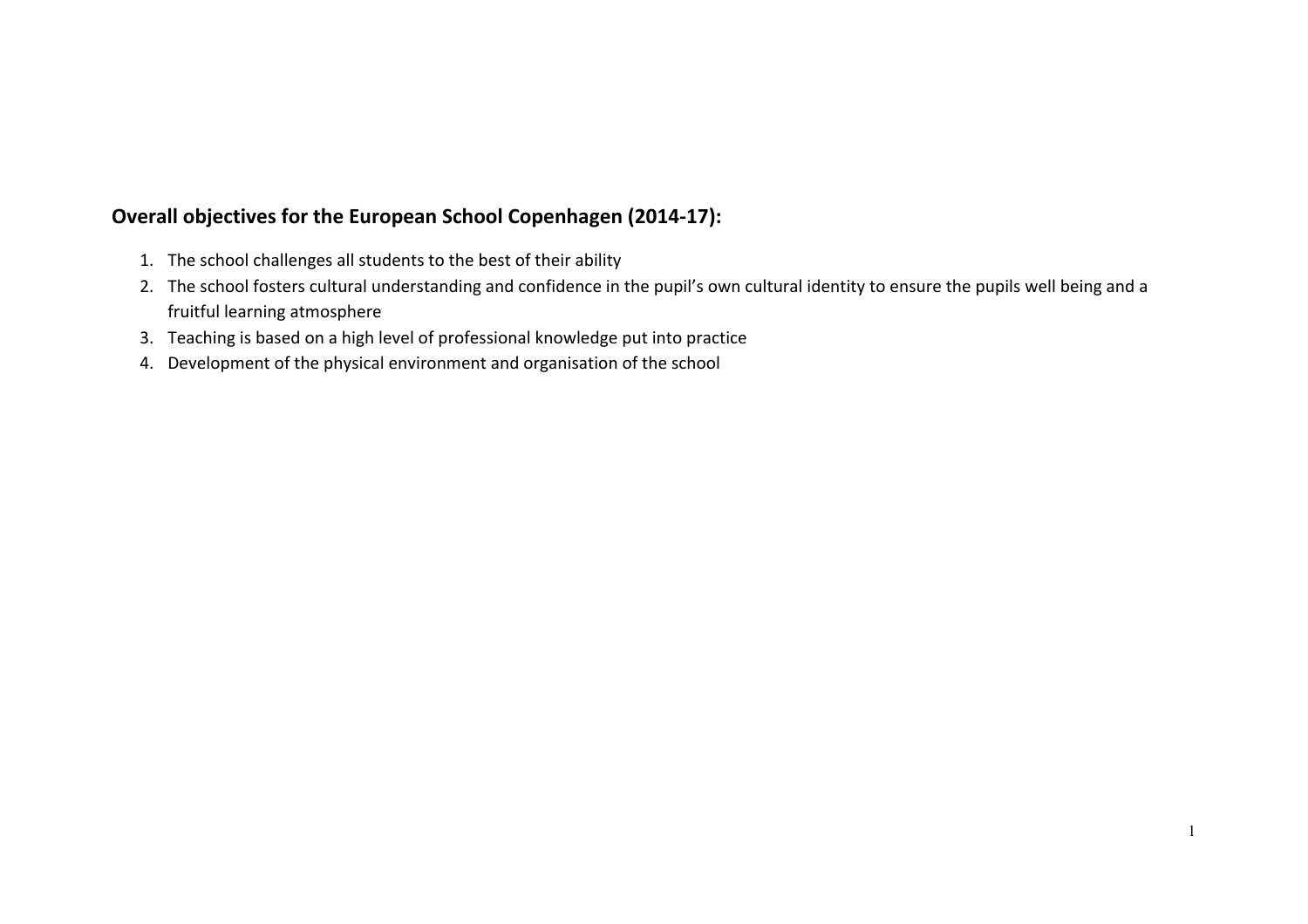| <b>Focus Area</b>                                                        | <b>Description and status</b>                                                                                                                                                                                                                                                                                                                                                                                                                                                                                                                  | Objective                                                                                                           | <b>Action Plan</b>                                                                                                                                                                                                                                 | <b>Evaluation</b>                                                                                                                                                                                                                                                                                                                                                                                                                                                                                                                                                                     |
|--------------------------------------------------------------------------|------------------------------------------------------------------------------------------------------------------------------------------------------------------------------------------------------------------------------------------------------------------------------------------------------------------------------------------------------------------------------------------------------------------------------------------------------------------------------------------------------------------------------------------------|---------------------------------------------------------------------------------------------------------------------|----------------------------------------------------------------------------------------------------------------------------------------------------------------------------------------------------------------------------------------------------|---------------------------------------------------------------------------------------------------------------------------------------------------------------------------------------------------------------------------------------------------------------------------------------------------------------------------------------------------------------------------------------------------------------------------------------------------------------------------------------------------------------------------------------------------------------------------------------|
| <b>European</b><br>school Identity<br>- Values and<br>traditions $(2,4)$ | ESCPH is a new accredited<br>European School in<br>Denmark. It is the only one<br>of its kind and from the<br>outset identity, curriculum<br>and values are new to all<br>stakeholders. The need of a<br>strong identity is enhanced<br>by a multitude of<br>nationalities among pupils,<br>parents and staff.<br>The school has now been<br>established and accredited<br>by the European School<br>system and the school has<br>been running for one school<br>year. Within its first year<br>the school has moved to<br>new premises twice. | To create a strong sense<br>of identity and unity<br>based upon a<br>multicultural and<br>multilingual environment. | During the school year the<br>multicultural and<br>multilingual identity of the<br>school will be promoted to<br>pupils and parents through<br>common school activities<br>such as: Assemblies, theme<br>weeks, celebrations and<br>family events. | At the end of the year the<br>multicultural and<br>multilingual identity of<br>the school is reflected in<br>the themes and planning<br>of common school<br>activities.<br>The multicultural and<br>multilingual identity of<br>the school has been part<br>of the planning of school<br>activities such as:<br>European Day of<br>languages, Children's<br>Rights Day, Diwali,<br>Christmas and theme<br>weeks.<br>The school values was<br>discussed at an all staff<br>meeting and the school<br>will present an official<br>formulation of the values<br>for the board in 2016/17 |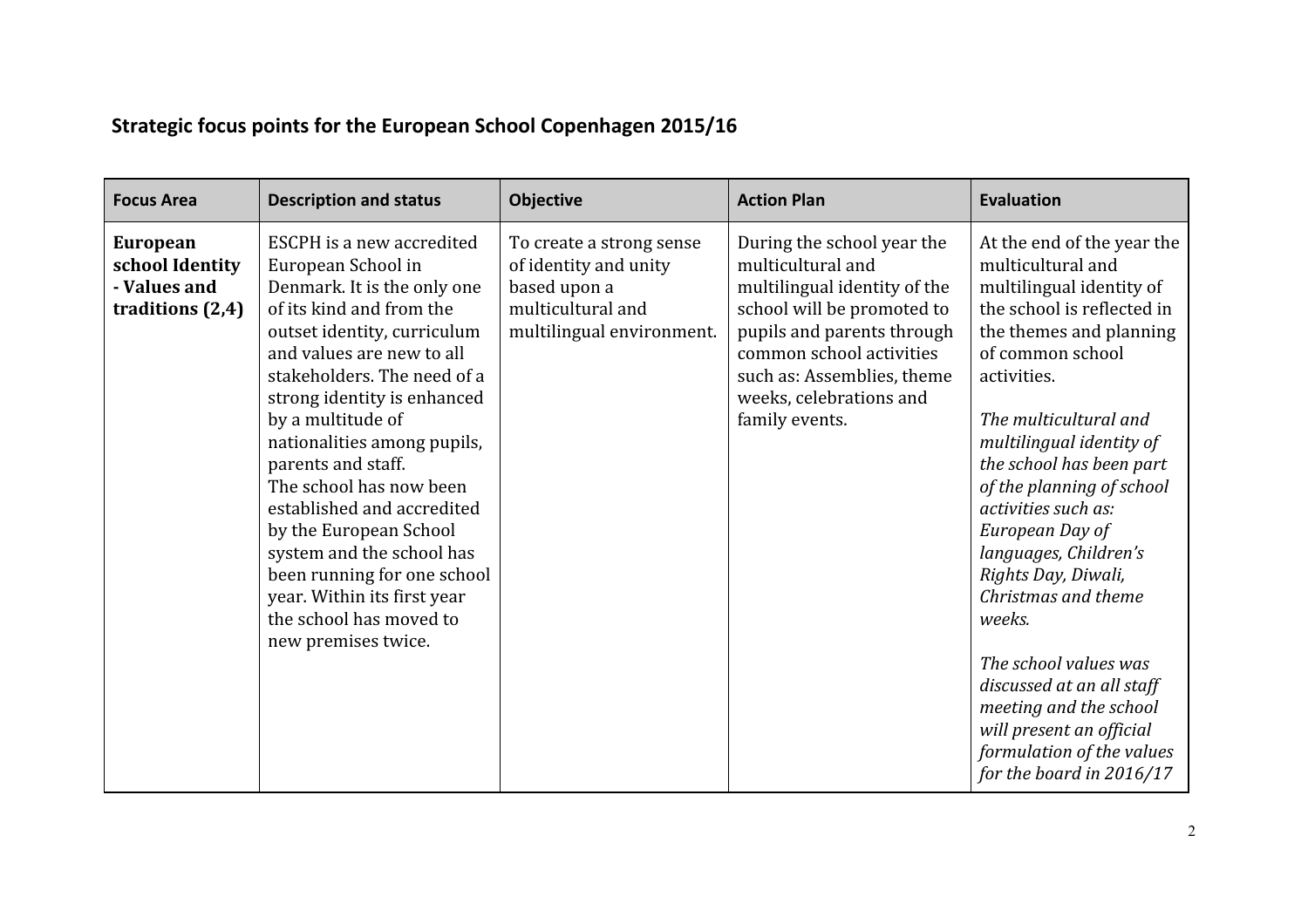|                                                                                                                                                                         |                                                                                                                                                                                                                                                                                                                                                                                                                                                                                                                       |                                                                                                                                                                                                                                                                     |                                                                                                                                                                                                                                                                                                                                                                                                                                                                                                                                                                                                                                                                                                                         | in connection with the<br>vision work in SAG.                                                                                                                                                                                                                                                                                                                                                                                                                                                                                                                                                                                                                                     |
|-------------------------------------------------------------------------------------------------------------------------------------------------------------------------|-----------------------------------------------------------------------------------------------------------------------------------------------------------------------------------------------------------------------------------------------------------------------------------------------------------------------------------------------------------------------------------------------------------------------------------------------------------------------------------------------------------------------|---------------------------------------------------------------------------------------------------------------------------------------------------------------------------------------------------------------------------------------------------------------------|-------------------------------------------------------------------------------------------------------------------------------------------------------------------------------------------------------------------------------------------------------------------------------------------------------------------------------------------------------------------------------------------------------------------------------------------------------------------------------------------------------------------------------------------------------------------------------------------------------------------------------------------------------------------------------------------------------------------------|-----------------------------------------------------------------------------------------------------------------------------------------------------------------------------------------------------------------------------------------------------------------------------------------------------------------------------------------------------------------------------------------------------------------------------------------------------------------------------------------------------------------------------------------------------------------------------------------------------------------------------------------------------------------------------------|
| <b>European</b><br>school Identity<br>- Staff<br>knowledge of<br>the European<br><b>School System</b><br>and<br>cooperation<br>between<br>language<br>sections. $(3,4)$ | Teachers at ESCPH have<br>different cultural and<br>pedagogical backgrounds<br>and do not necessarily<br>possess knowledge of the<br>European School System.<br>A number of teachers are<br>new this year (2015) and<br>need to acquire knowledge<br>of the European School<br>system and its values,<br>curriculum and methods.<br>The teachers different<br>backgrounds offers a lot of<br>potential for learning from<br>each other, but also a need<br>for some harmonisation<br>across the language<br>sections. | To create a highly<br>professional European<br>School, where the values,<br>curriculum and methods<br>of the European School<br>System are implemented<br>in everyday planning and<br>teaching and where there<br>is harmonisation across<br>the language sections. | An intensive intro<br>programme at the<br>beginning of the school year<br>will provide new staff with<br>basic knowledge of the<br>European School System.<br>During the year the school<br>will organise or take part in<br>the following activities<br>aimed at further deepening<br>the staff's knowledge the<br>European School System: In<br>service trainings, mentor<br>system and a study visit to<br>another European School.<br>To support harmonisation<br>and inspiration across the<br>language sections the<br>school will organise study<br>visits, where teachers from<br>one language section will<br>visit a teacher and class<br>from another section.<br>To harmonise the<br>educational and yearly | At the end of the school<br>year the teachers<br>knowledge of the<br>European School system<br>is enhanced and this is<br>reflected in the daily<br>teaching. As indication of<br>this the semester plans<br>from the teachers will<br>show use of the<br>European School<br>curriculum and methods.<br>Another indicator is an<br>increased cooperation<br>between teachers from<br><b>ESCPH</b> and other<br>European schools e.g.<br>through the mentor<br>system.<br>The study trips to<br>European Schools in<br>Helsinki and Bruxelles for<br>teachers and pedagogues<br>were evaluated very<br>positively by the<br>participants and it is the<br>assessment of the school |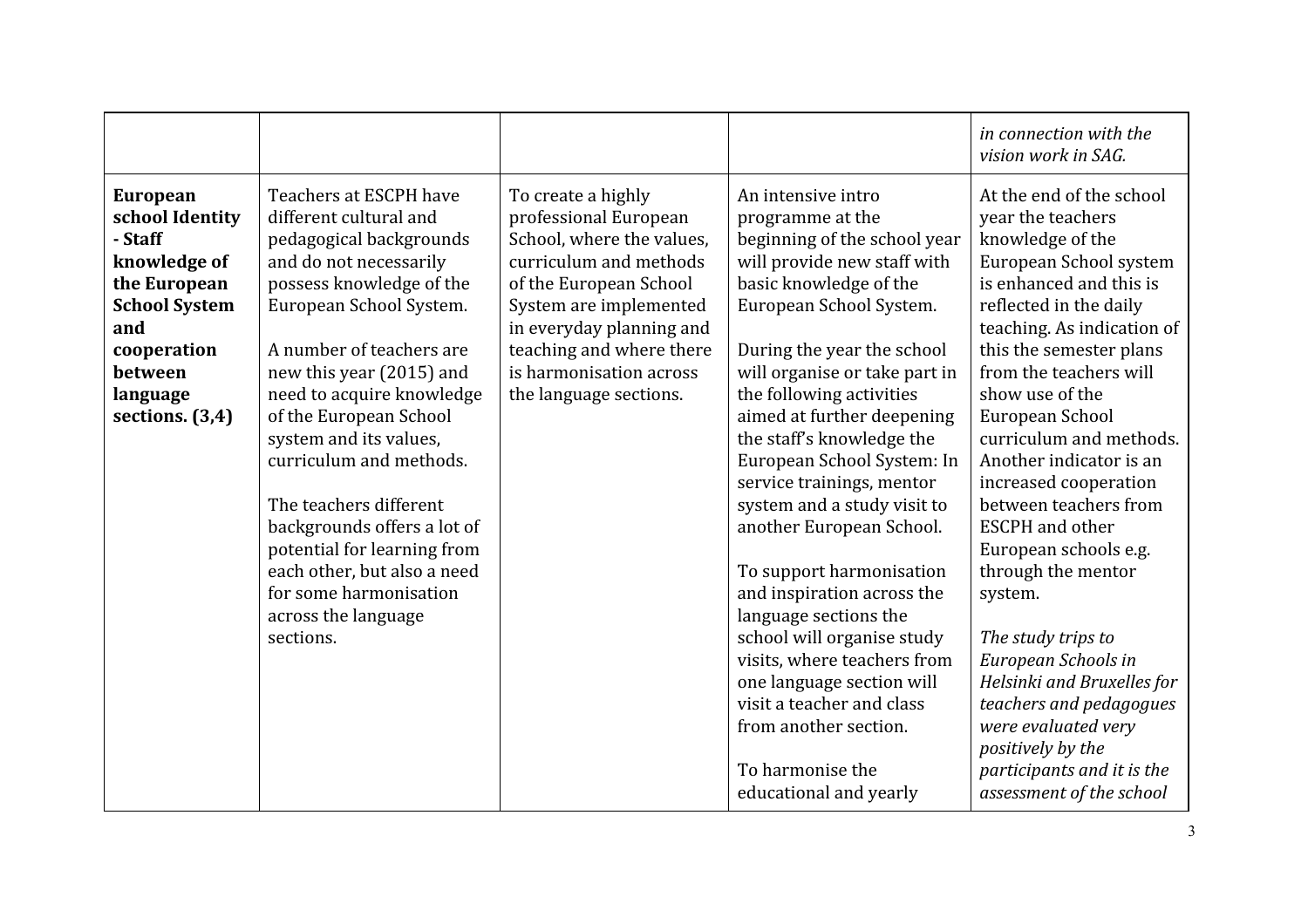|  | plans the school is<br>developing common<br>templates for the teachers<br>to use when reporting on<br>their yearly and semester<br>plans. | management that the<br>study trips are very<br>important as a way of<br>introducing the new staff<br>to the European School<br><i>identity.</i>                                                                                                    |
|--|-------------------------------------------------------------------------------------------------------------------------------------------|----------------------------------------------------------------------------------------------------------------------------------------------------------------------------------------------------------------------------------------------------|
|  |                                                                                                                                           | In relation to the mentor<br>system the language<br>teachers at ESCPH has<br>entered into mentorships<br>with teachers from<br>Bruxelles 1 and 4 in<br>2015/16. Also the study<br>trip to Helsinki resulted<br>in cooperation between<br>teachers. |
|  |                                                                                                                                           | In terms of<br>harmonisation:<br>By the end of the year all<br>teachers have done a<br>study visit in a class in<br>the other language<br>section and the common<br>templates for year and<br>semester plans are used<br>by all teachers.          |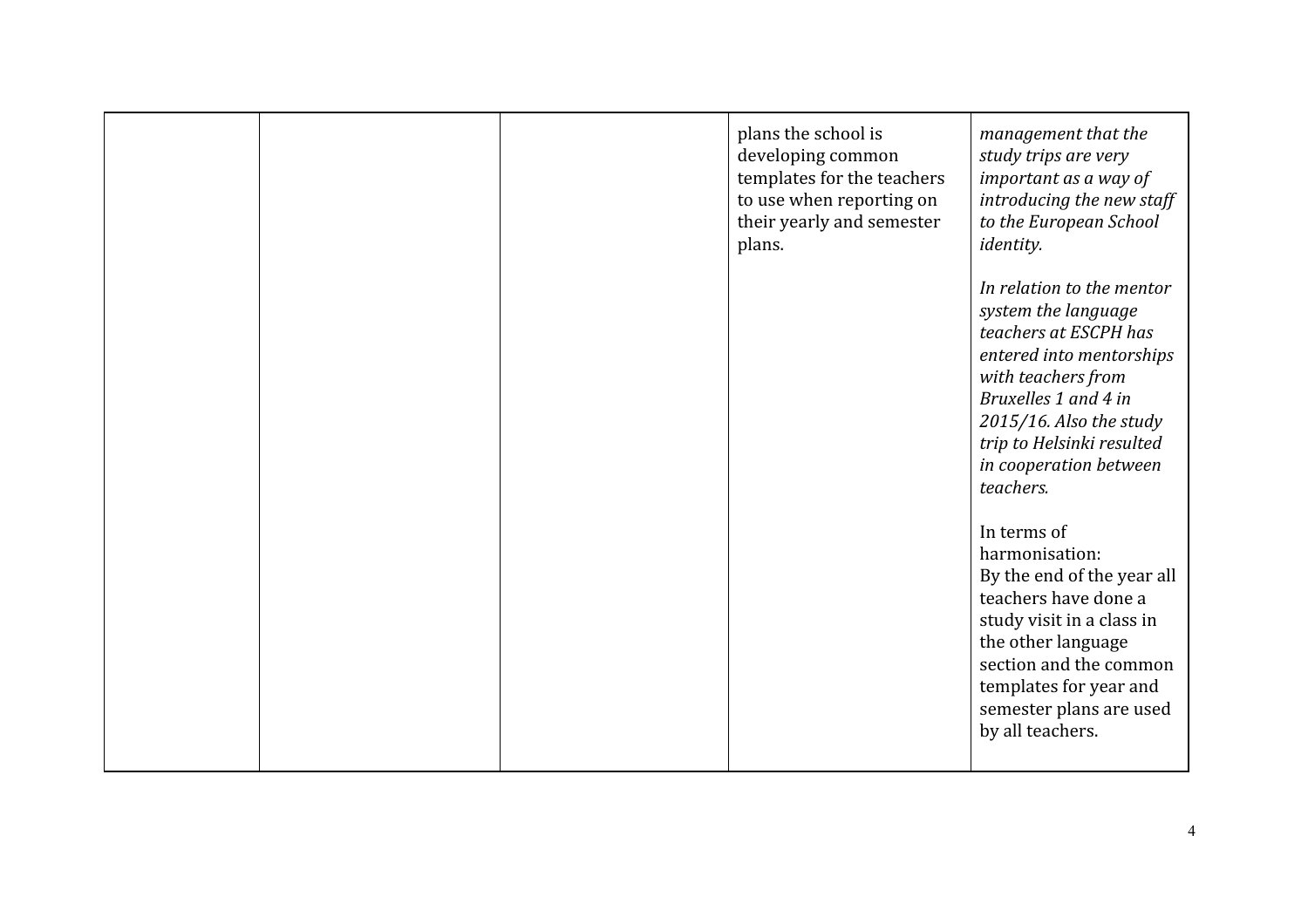|                                                                                 |                                                                                                                                                             |                                                                                            |                                                                                                                                                                                                                                                | About half of the teachers<br>have carried out study<br>visits of these kind. The<br>teachers who have<br>carried out visits have<br>had a positive experience<br>and the management will<br>use study visits as a tool<br>to strengthen<br>cooperation between<br>teachers in 2016/17.<br>The common templates<br>for reporting on yearly<br>and semester plans has<br>been developed. |
|---------------------------------------------------------------------------------|-------------------------------------------------------------------------------------------------------------------------------------------------------------|--------------------------------------------------------------------------------------------|------------------------------------------------------------------------------------------------------------------------------------------------------------------------------------------------------------------------------------------------|-----------------------------------------------------------------------------------------------------------------------------------------------------------------------------------------------------------------------------------------------------------------------------------------------------------------------------------------------------------------------------------------|
| <b>European</b><br><b>School Identity</b><br>- External<br>communication<br>(4) | A new website will be set<br>up for Sankt Annæ and the<br>European School<br>Copenhagen addressing the<br>school's external audience<br>as well as parents. | To strengthen external<br>communication and<br>support branding of the<br>European School. | With a clear reflection of<br>the external audience and<br>branding purposes of the<br>the site, the school will<br>update and move content<br>from the existing website to<br>the new site, and produce<br>new content where it is<br>needed. | At the end of the year the<br>school will conduct a<br>short survey among the<br>users of the site to<br>determine if the site is<br>well functioning and the<br>content is relevant to the<br>audience.                                                                                                                                                                                |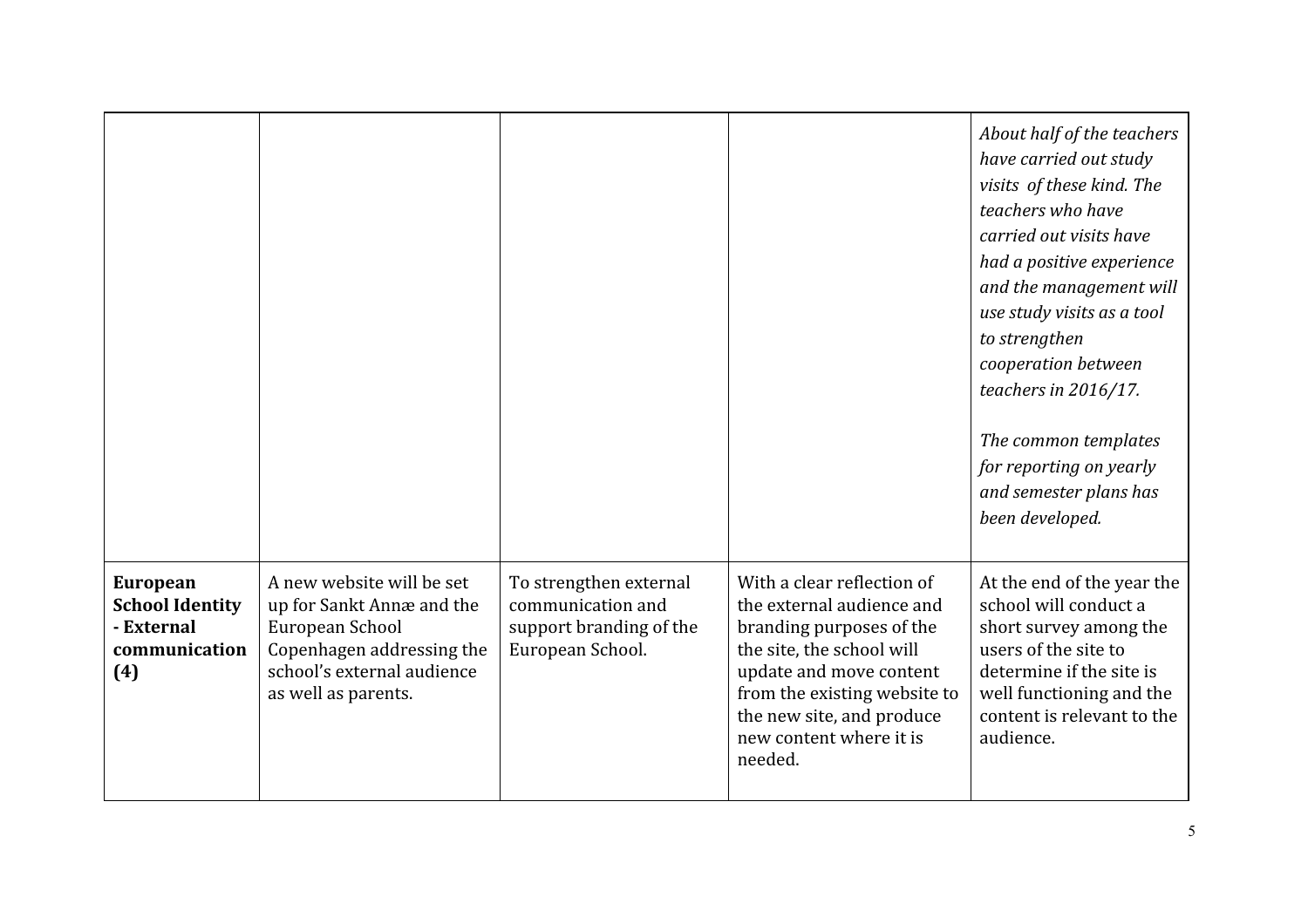|                                                                                                     |                                                                                                                                                                                                                                                                                                                                                                            |                                                                                                                                                                                                                            |                                                                                                                                                                                                                                                                                                                                                                            | The school will monitor<br>traffic on the site to<br>understand the interests<br>and use by the audience.<br>The European School<br>part of the new webpage<br>was launched in june<br>2016 so the school has<br>not yet done any analysis<br>or evaluation of the use,<br>but will do so in March<br>2017.                                                                   |
|-----------------------------------------------------------------------------------------------------|----------------------------------------------------------------------------------------------------------------------------------------------------------------------------------------------------------------------------------------------------------------------------------------------------------------------------------------------------------------------------|----------------------------------------------------------------------------------------------------------------------------------------------------------------------------------------------------------------------------|----------------------------------------------------------------------------------------------------------------------------------------------------------------------------------------------------------------------------------------------------------------------------------------------------------------------------------------------------------------------------|-------------------------------------------------------------------------------------------------------------------------------------------------------------------------------------------------------------------------------------------------------------------------------------------------------------------------------------------------------------------------------|
| Development of<br>the teachers<br>professional<br>competences -<br><b>Visible learning</b><br>(1,3) | Visible learning is central to<br>the new Danish school<br>reform and the final aim of<br>the method is to improve<br>the learning of the<br>individual child. The<br>European School has as a<br>central objective to<br>challenge all pupils to the<br>best of their ability and the<br>school will introduce the<br>method of visible learning<br>to support this work. | To obtain a differentiated<br>teaching approach and<br>improve learning it is the<br>aim to develop the<br>teachers' competences of<br>visible learning and<br>inspire pedagogical<br>discussions based on this<br>method. | The school takes part in<br>'Læring der ses' at Metropol<br>offered by the municipality<br>of Copenhagen.<br>The school will arrange<br>in-service training for all<br>teachers where visible<br>learning will be introduced<br>and developed. In<br>cooperation with the<br>teachers an expert will<br>assist individual teachers in<br>implementing visible<br>learning. | The school will organise<br>an evaluation meeting<br>for the teachers.<br>The school conducted a<br>written evaluation of the<br>program. It showed that<br>most teachers were<br>satisfied with the<br>program but that it was<br>not fully implemented in<br>the everyday teaching.<br>The European School will<br>continue to work with<br>visible learning in<br>2016/17. |